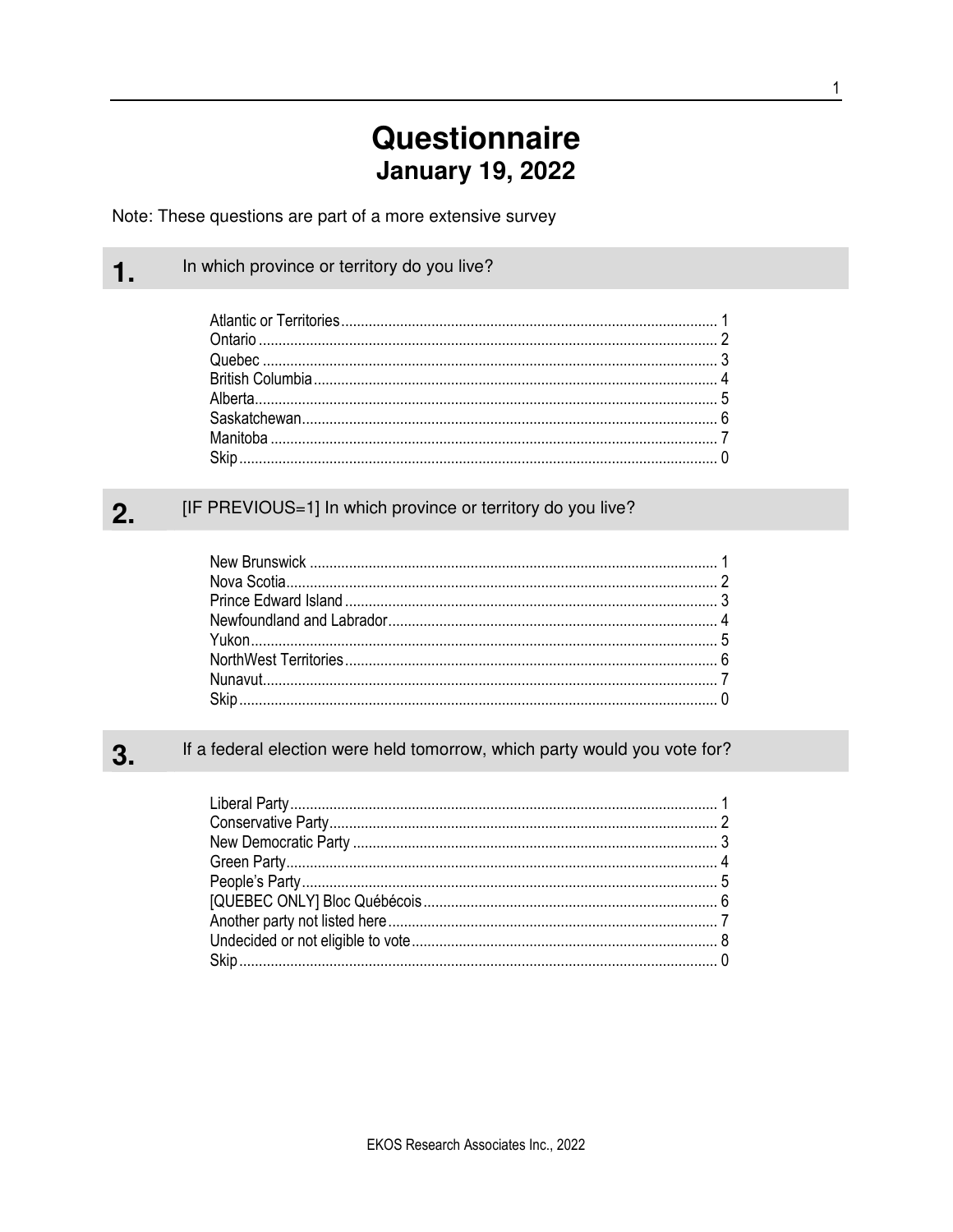#### [IF PREVIOUS=7] Even if you do not have a firm idea, are you leaning towards a 4. party?

#### [IF PREVIOUS=1] As it stands, towards which party are you leaning? 5.

#### How did you vote in the most recent federal election, held on September 20, 2021? 6.

#### 7. Do you (approve or disapprove/disapprove or approve) of the way Justin Trudeau, prime minister of Canada and leader of the Liberal Party of Canada, is handling his job?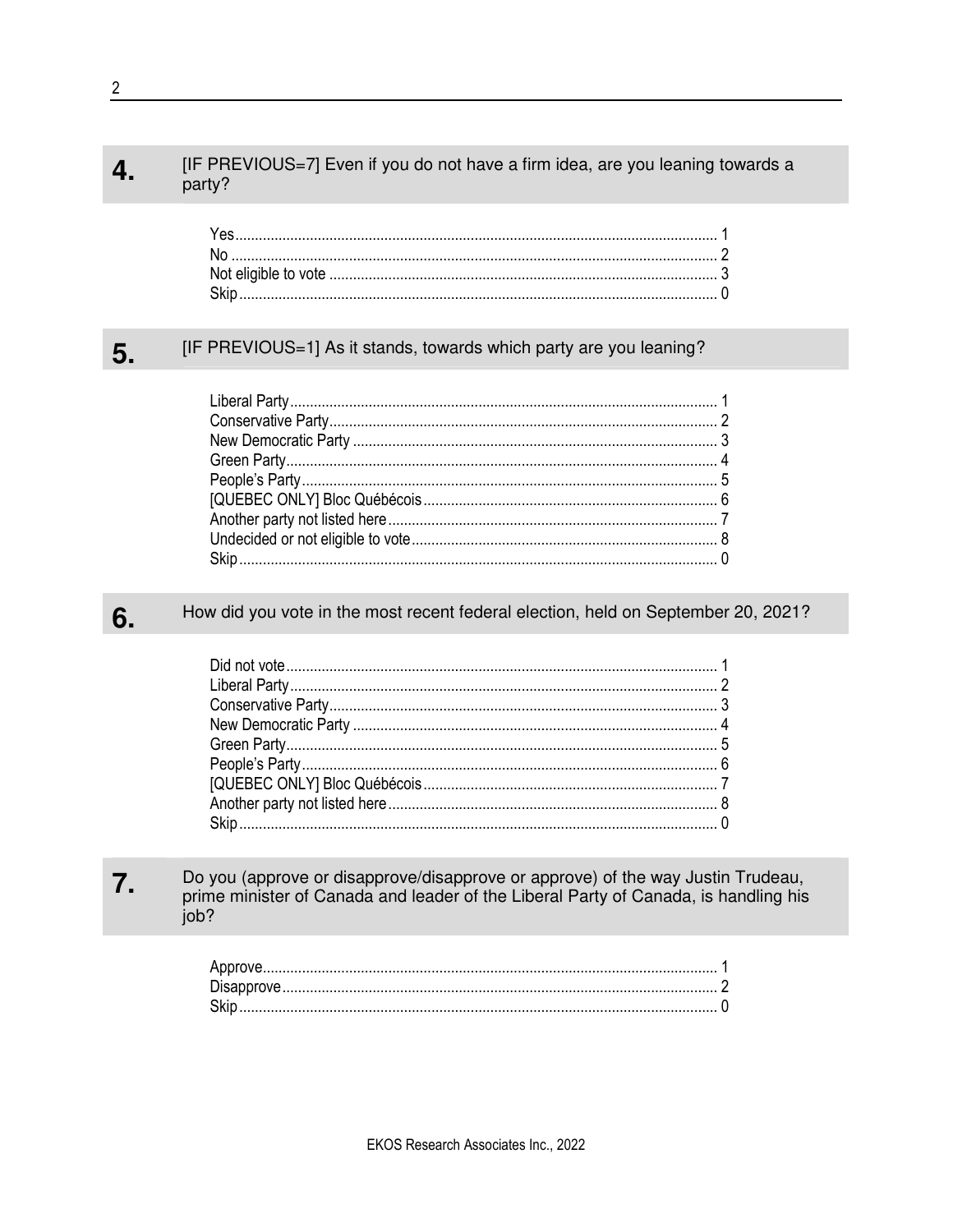# **8.** Do you (approve or disapprove/disapprove or approve) Erin O'Toole, Leader of the Official Opposition and leader of the Conservative Party of Canada

## **9.** Do you (approve or disapprove/disapprove or approve) of the way Jagmeet Singh, leader of the New Democratic Party of Canada, is handling his job?

## **10.** To what extent would you support or oppose mandatory COVID-19 vaccines for all  $\overline{\phantom{a}}$ eligible Canadians? Please use a 5-point scale where 1 means strongly oppose, 5 means strongly support, and the midpoint, 3, means neither support nor oppose.

| <b>STRONGLY</b><br><b>OPPOSE</b> | <b>NEITHER SUPPORT</b><br><b>NOR OPPOSE</b> |   | <b>STRONGLY</b><br><b>SUPPORT</b> | DON'T KNOW<br><b>NO RESPONSE</b> |
|----------------------------------|---------------------------------------------|---|-----------------------------------|----------------------------------|
|                                  |                                             |   |                                   |                                  |
|                                  |                                             | Д |                                   |                                  |